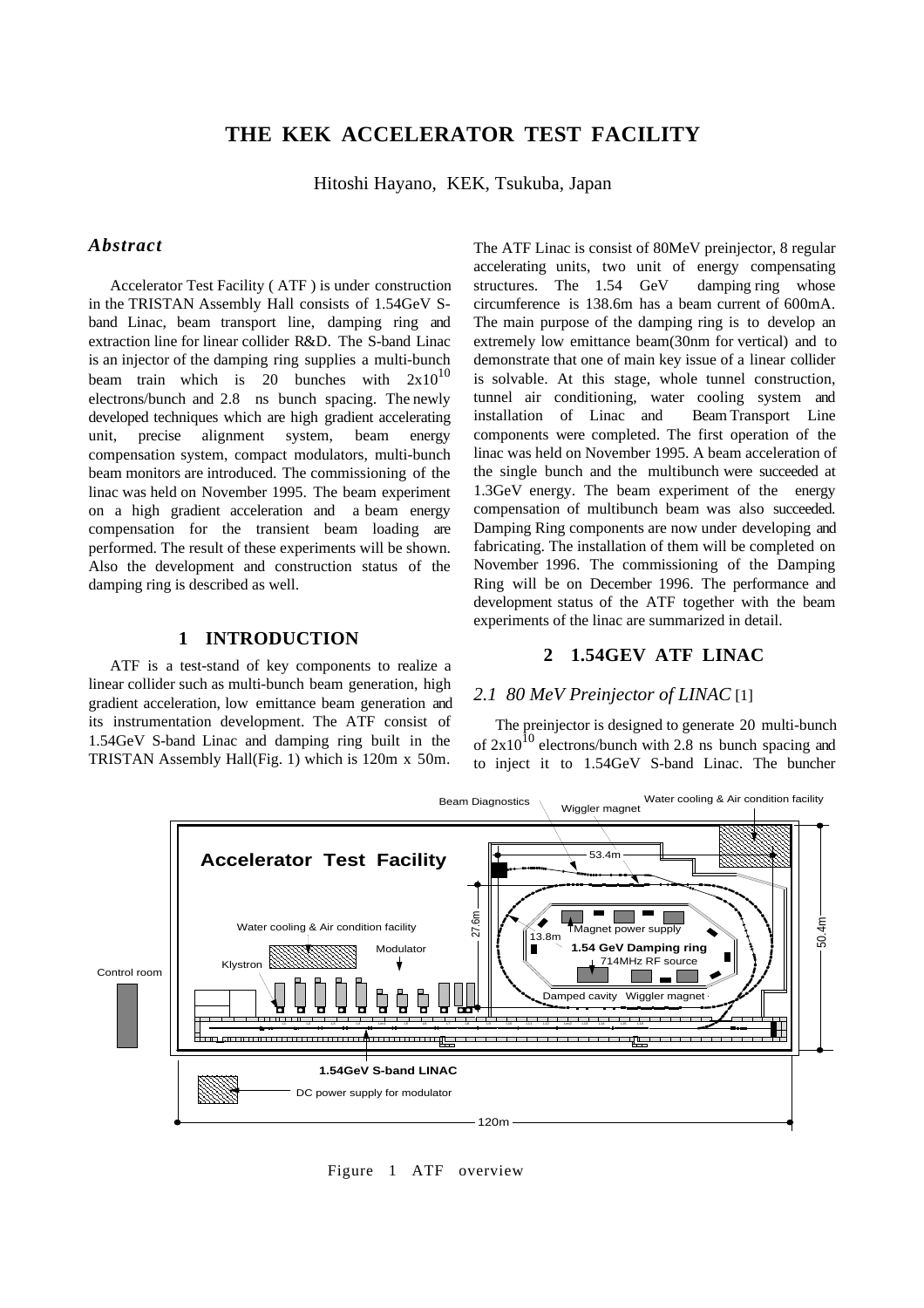cavities are designed to have low R/Q values in order to reduce a beam induced voltage which affects to bunching of successive bunches. The extraction of multi-bunch from the thermionic gun is done by applying RF wave burst of 357MHz to the grid[2]. The extracted bunches have  $1ns(FWHM)$  and  $3A peak current with 170kV$ energy. The bunches are shrunk to 20ps(FW) by the two 357MHz subharmonic buncher(SHB) cavities and the 7 cell travelingwave(TW)-type 2856MHz buncher cavity. After bunching, the bunches are accelerated up to 80MeV by the one 3m structure without rf pulse compression, then go into the Linac regular section. The bunching by the TW and 80MeV acceleration is done by the one klystron with 60MW, 1µs rf pulse output.

### *2.2 High gradient accelerating unit* [3]

An 1.54GeV beam energy is required by the damping ring with the limited length of the building. The allowable length for the whole linac was about 80m including accelerating structures, quadrupole magnets and beam monitors. Therefore, the high gradient of 33MeV/m is used for the beam acceleration. The limit of accelerating gradient in the accelerating structure is determined by the break down of the electric field and the intensity of the field emission current. Since the break down comes from the intensity of the field emission current, to reduce the field emission current is necessary for the high gradient. From the conclusion of the high gradient experiment which we have done for several years, the effort for high gradient structure has been done are as follows; in order to avoid dust and contamination on the surface of the structure, cleanness during fabrication and tuning was kept. The input and output coupler are carefully designed to avoid field enhancement arising at a projection of tuning dimples. We used HIP(Hot Isostatic Press) OFHC for the disks to reduce voids between crystal grains. As a result, a maximum gradient of 52 MV/m was achieved with 200MW peak rf power input for the 3m structure.

Using these high gradient structures, the regular accelerating unit is composed by an 80MW klystron, twoiris SLED and two 3m structures. This system can generate 400MW peak power rf from the SLED ( 200MW peak power rf into the one 3m structure ) and 240MeV energy gain with beam loading.

### *2.3 Wire Alignment System [4]*

The stages of Linac have an active mover mechanism and wire position sensors. In order to monitor the stage position and to align the whole stages, two stretched wires are used with the length of about 80m. The sag of the wires are calculated in each sensor position assuming uniform wires with no kink, no creep. The center position of wire sensors mounted on the support stages are calibrated in its calculated position at the calibration stand. Each sensor mount is fixed to the reference surface of the stage which is machined with less than 10µm in

accuracy. The resolution of position sensor is 2.5µm and the accuracy of center finding is  $\pm 30\mu$ m. The wire position is detected by a synchronous detection of the signal from the differential coils pickups using 60kHz current on the wire.

# *2.4 Energy Compensation System*

In multi-bunch acceleration, a beam energy decreases from the front to the end gradually by a beam loading of structures. Since the maximum energy acceptance of Damping Ring is 1% and since a variation of bunch spacing is not acceptable, the new energy compensation scheme for multi-bunch was developed. Using the accelerating structure which is operated in slightly higher frequency, the front bunches can get deceleration and the rear bunches can get acceleration. To cancel out an energy spread within a bunch, the other structure which is operated in lower frequency of same amount with opposite slope is introduced. With this system the energy spread among bunches can be reduced from about 5% to 0.2% peak to peak. In order to simplify the timing system, the frequency deviation was chosen to 4.327 MHz which is just twice of Damping Ring revolution frequency[5]. The system consist of two klystrons and 3m structures which are operated in 2856+4.32MHz and 2856-4.32MHz each. The required maximum output of the klystron is 50MW, 1µs square wave which can compensate maximum energy difference of 80MeV.

### *2.5 200MW compact modulators* [6]

The main effort of the development of modulator is focused on the total size, stability and efficiencies which will directly affect on the scale of the linear collider machine. The use of the compact self-healing type capacitors makes the PFN more compact. The packing of each device into the modulator box was re-checked to make high density packing. By discarding the electric standard of Japanese industry for spacing of high voltage device, 1.5m x 2.5m width and 2.2m height modulator was realized. To make a hold-on time of thyratron shorter, the charging into the PFN is initiated by the command from the controller. By this method, the lifetime of the thyratron will be longer. The energy loss of the de-Qing circuit is collected by a simple circuit which makes 5% saving of wall plug power.

### *2.6 Multi-bunch Beam Monitors*

In addition to ordinary monitors such as toroid current monitor, screen profile monitor, stripline beam position monitor and bunch length by streak-camera, we are developing bunch by bunch position, size and current monitors which measures each bunch in the 20 bunch train. The preliminary result of gated beam size measurement done by a fast gated camera on OTR light and gated gamma detection in the wire scanner is reported in elsewhere [1,7]. The fast current measurement using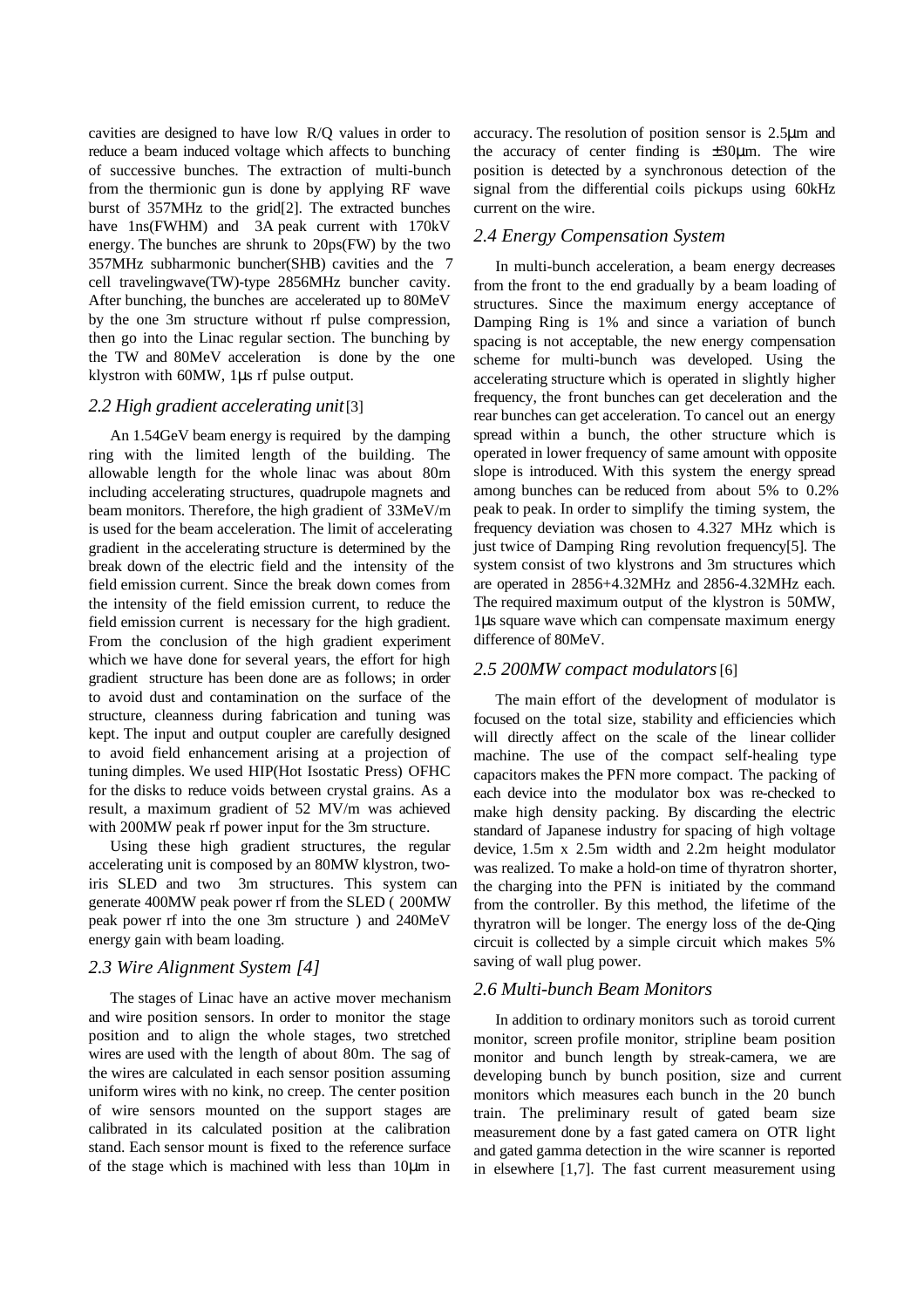wall-current monitor and gated position measurement using fast sample-hold circuit are now under developing.

# **3 ATF LINAC COMMISSIONING**

The completion of construction was done on October 1995 excluding the energy compensation system, beam position monitors and control software. During November, the rf processing of the structures and development of control software have been carried. The beam commissioning of ATF Linac was begun on November 22 with insufficient rf processing level. After few days beam tuning, the single bunch of  $1x10^{10}$  was accelerated up to 1.3GeV by the average gradient of 25.5MeV/m, and the multibunch of 6 bunches/pulse were also accelerated with the intensity  $1x10^9$ /bunch. The energy spread of the single bunch was 1%FWHM and the normalized rms. emittance was  $2x10^{-4}$ . The intensity was raised up to  $2x10^{10}$  during the operation for the several experiments. However, the transmission ratio of the beam current from the exit of preinjector to the exit of the linac was about 60% at around  $1x10^{10}$  or over. The reason of this low transmission is now investigating. The energy of the beam which is still at 1.3GeV is below the required. The reason comes from the modulator over-current trip problem. We are now also investigating the modulators. On February 1996, the BPM system was installed and commissioned. The pickup chambers are 6 button-type for pre-injector part and 24 stripline-type for linac and beam transport part. 5 set of the conversion electronics were installed. The measurement of beam position was done by 6 pickups multiplexing. The measured orbit of the beam was corrected by the program "SAD". The convergence of the correction was around 4 iterations. The linac is now operating routinely for various beam experiments.

# **4 ENERGY COMPENSATION TEST**

In order to confirm the principle of this compensation scheme, the beam test was performed by using the 2856+4.32MHz structure only. Since the klystrons of the energy compensation system(ECS) are not ready at this time, the regular unit klystron was switched to the ECS structure. The frequency of the ECS is generated by the single side-band modulator which combines the signal of 4.32MHz with the carrier of 2856MHz. As the 4.32MHz signal which is generated by dividing the 2856MHz carrier is twice of the damping ring revolution frequency, this ECS frequency is fully synchronized with each other. The measurement of beam energy for each bunch was performed by using BPM after the bending magnet of the beam transport line. The multibunch signal from the BPM was measured by the digital oscilloscope of 1GHz band width. After the adjustment of the beam passing timing with rf pulse, the phase of rf was set to an appropriate value which was searched by a phase scan to

#### **ECS performance Test**



Figure 2 The effect of ECS for 10 bunches



Figure 3 20 bunches Energy spread with ECS

get a maximum deceleration for head bunches and a maximum acceleration for tail bunches. Then, the rf amplitude was set to get a flat energy distribution for all the bunches. The effect of the ECS on/off is demonstrated in Fig. 2 in the case of 10 bunches with  $4x10^9$  each bunch. As for 20 bunches, all the bunches could not transmit without ECS because of big energy difference at tail bunch. The ECS test was done for it by changing the rf amplitude in order to get a flat beam energy. The results are shown in Fig. 3 with  $7x10^9$  each bunch intensity in case of 18, 25, 28MW of rf power. Although the calculated energy difference by the beam loading was 5%, the ECS could compress it to 0.5% by 25MW rf power.

# **5 DAMPING RING**[8]

# *5.1 Lattice*

The basic magnet lattice of ATF damping ring is the normal cell with a combined-function bend. Placing each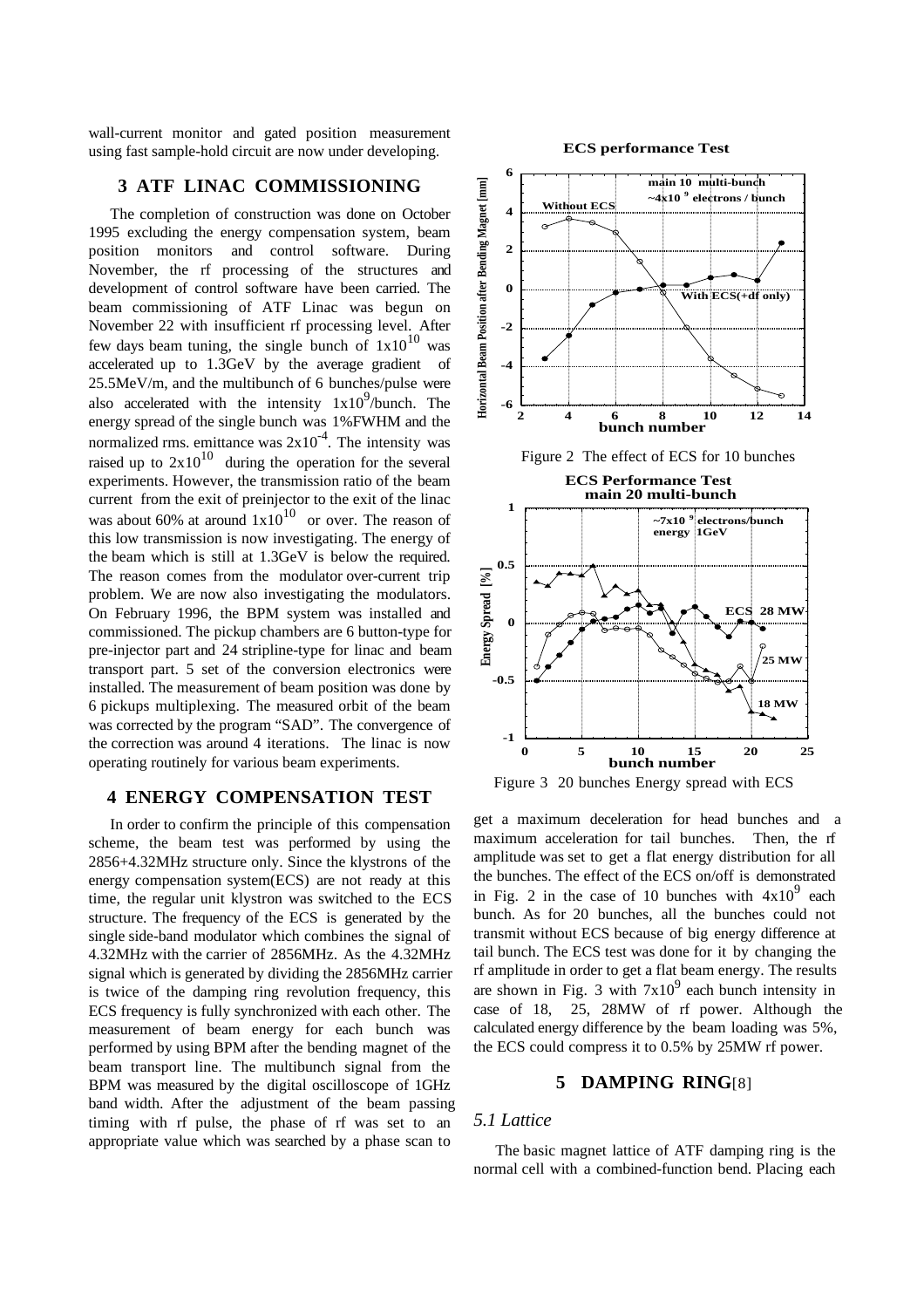bend which radiates a synchrotron light at the minimum of the horizontal dispersion in each normal cell is to reduce the equilibrium emittance. Therefore the bending magnet must play a roll of a horizontal defocusing magnet. The defocusing of the bend also helps the horizontal emittance to be further reduced by changing the ratio of the damping rate between the horizontal and longitudinal planes. The value of the horizontal equilibrium emittance is basically determined by the structure by the unit cell. The wigglers are for reducing the damping time.

The vertical emittance is generated by both the vertical dispersion and betatron coupling, both of which strongly correlate to the alignment errors. The vertical dispersion is produced by any vertical misalignment of the quadrupoles, rotation of the horizontal bends and the vertical correction dipoles. The sensitivities of the emittance to random misalignments have been studied by an analytical approach and by a combination with simulations. The tolerances of misalignments at the 95% confidence level both with and without the bump tuning are  $100 \mu m$ , 60µm each for y direction. These tolerances seems to be feasible, and the bump-tuning gives a looser tolerance by roughly a factor of two.

### *5.2 Active Girder Stage*

The relative movement of the magnets due to a ground motion is the same order of the alignment tolerance. The correction of this movement will be done by an active support system for the magnets. The set of magnets of normal cell is installed on an active support table whose position can be controlled by stepping motors with 5 directions(x, y, z, rolling angle, pitching angle). The precision of the table positioning is measured for the prototype as 2µm. The angle precessions were 2.5µrad for pitching angle and 10 µrad for rolling angle. The installation of these magnets on the table; one bending magnet, two quadrupole magnets, two sextupole magnets and two corrector magnets, is done by using a laser tracker measurement system before the installation of the table into the tunnel.

### *5.3 BPM*

The precise measurement of the beam position with its less than 5 µm resolution is required by the measurement and correction of the dispersion in the wiggler section. The low longitudinal impedance less than  $0.2\Omega$  is also required to avoid a beam instability. To meet these requirement, button type electrode for the beam position monitor(BPM) were selected.

The pickup electrodes with SMA connector vacuum feed through are installed into a BPM block. The BPM block was machined from a mass of aluminum alloy, and four pickup electrode were welded onto the block. It has both horizontal and vertical reference planes with an accuracy within 50µm. Both planes become a reference for the calibration process to obtain an electrical center offset from the mechanical center of the BPM block.

# *5.4 Vacuum Chamber*

The vacuum chamber must be designed to have low impedance and to achieve a pressure which does not cause an unacceptable emittance growth through beam-gas scattering. The gas desorption in an electron storage ring is dominantly induced by the irradiation of synchrotron radiation (photodesorption). The aimed average pressure of the ring is below  $6x10^{-6}$  Pa. The required pumping speed, therefore, should be 140 and 70 l/s/m for the wiggler section and for the bending section where the photodesorption is severe. The most part of the chamber is made by the extruded aluminum alloy. Copper is for the SR absorbers. Stainless steel is for the bellows. All the chamber will be baked to 150°C for 24 hours before assembly at the beam line. For the chamber connection, optimized clamp-chain flanges with no gap inside are used. The cross section of chamber is ø24mm for the arc section, a race-track shape 15mm high x 47mm wide for the wiggler section. The rf shield is inserted into the bellows and gate valves.

 To avoid a single bunch instability in the longitudinal plane, the impedance of the vacuum chamber and components should be carefully evaluated. The impedance sources in the ring were estimated by the program 'TBCI' and 'ABCI' code. The threshold intensity are estimated to about  $N=3.5x10^{10}$  by solving the Vlasov equation and computing the growth rates of eigenmodes taking into account the potential-well distortion and the synchrotron radiation. This is above the design intensity  $N=2.0x10^{10}$ .

# *5.5 Damped RF Cavity*

The longitudinal coupled-bunch instability excited by the tail of the accelerating mode impedance can be avoided by using a low rf frequency and high accelerating voltage with low-R/Q cavities. The design of rf system will achieve this condition. The low-R/Q cavity also suppress a bunch position shift because of small beam loading. The other method such as rf feedback for specific oscillation modes and beam loading compensation will be installed for cures of these instabilities. The longitudinal instabilities caused by the higher-order modes(HOM) can be suppressed by the damped cavity (cavity with low Q values of HOMs). The transverse instabilities can also be suppressed by a damped cavity and the bunch-to-bunch tune spread in each train.

In the damped rf cavity, the power from harmful HOMs is extracted through waveguides attached to the cavity. A cylindrical cavity with round corners and nose cones was chosen for the basic shape. The cavity shape was determined to obtain as high a shunt impedance as possible, while almost all harmful HOMs have strong